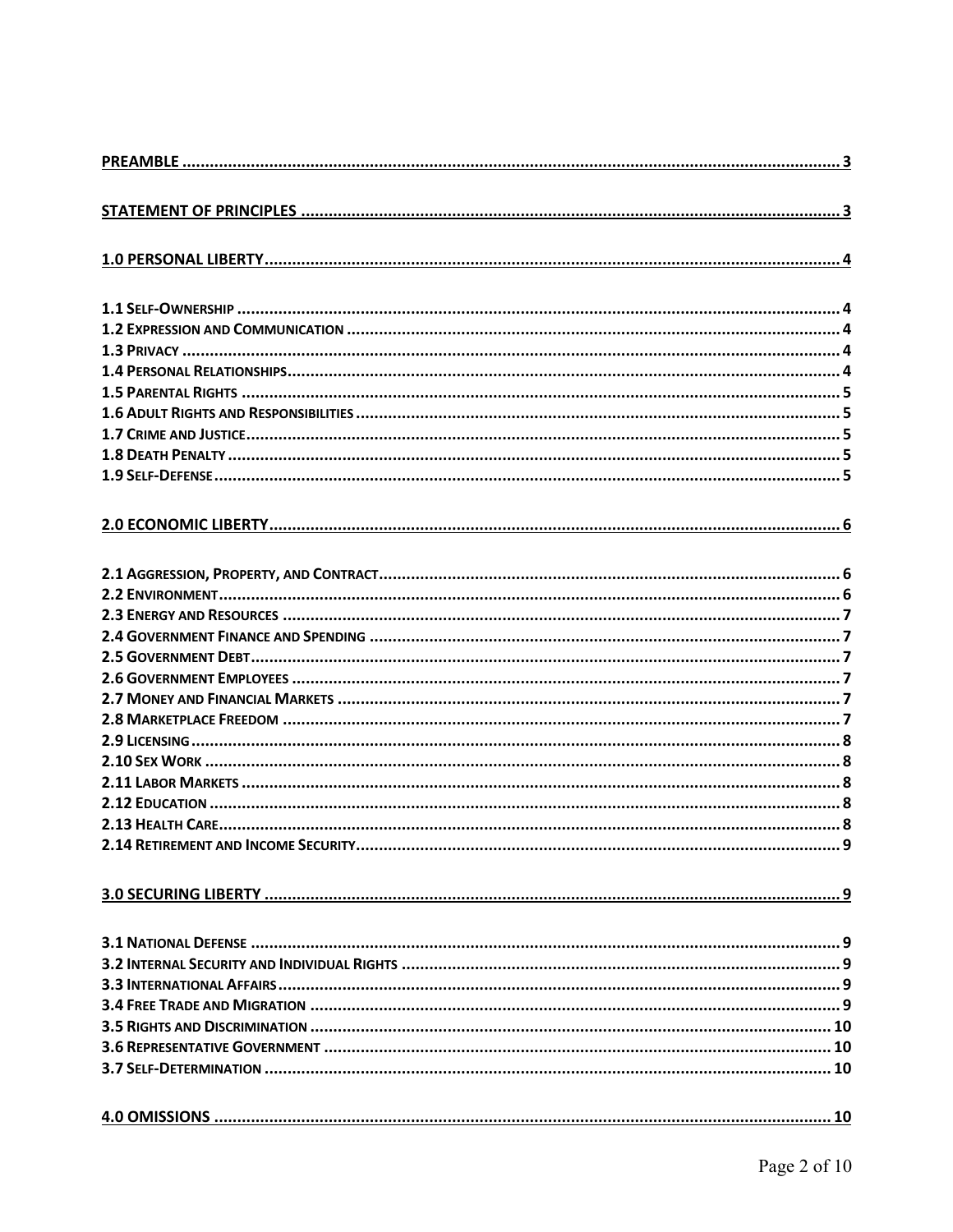# *PREAMBLE*

As Libertarians, we seek a world of liberty: a world in which all individuals are sovereign over their own lives and are not forced to sacrifice their values for the benefit of others.

We believe that respect for individual rights is the essential precondition for a free and prosperous world, that force and fraud must be banished from human relationships, and that only through freedom can peace and prosperity be realized.

Consequently, we defend each person's right to engage in any activity that is peaceful and honest, and welcome the diversity that freedom brings. The world we seek to build is one where individuals are free to follow their own dreams in their own ways, without interference from government or any authoritarian power.

In the following pages we set forth our basic principles and enumerate various policy stands derived from those principles.

These specific policies are not our goal, however. Our goal is nothing more nor less than a world set free in our lifetime, and it is to this end that we take these stands.

# *STATEMENT OF PRINCIPLES*

We, the members of the Libertarian Party, challenge the cult of the omnipotent state and defend the rights of the individual.

We hold that all individuals have the right to exercise sole dominion over their own lives, and have the right to live in whatever manner they choose, so long as they do not forcibly interfere with the equal right of others to live in whatever manner they choose.

Governments throughout history have regularly operated on the opposite principle, that the State has the right to dispose of the lives of individuals and the fruits of their labor. Even within the United States, all political parties other than our own grant to government the right to regulate the lives of individuals and seize the fruits of their labor without their consent.

We, on the contrary, deny the right of any government to do these things, and hold that where governments exist, they must not violate the rights of any individual: namely,  $(1)$  the right to life accordingly we support the prohibition of the initiation of physical force against others; (2) the right to liberty of speech and action — accordingly we oppose all attempts by government to abridge the freedom of speech and press, as well as government censorship in any form; and (3) the right to property — accordingly we oppose all government interference with private property, such as confiscation, nationalization, and eminent domain, and support the prohibition of robbery, trespass, fraud, and misrepresentation.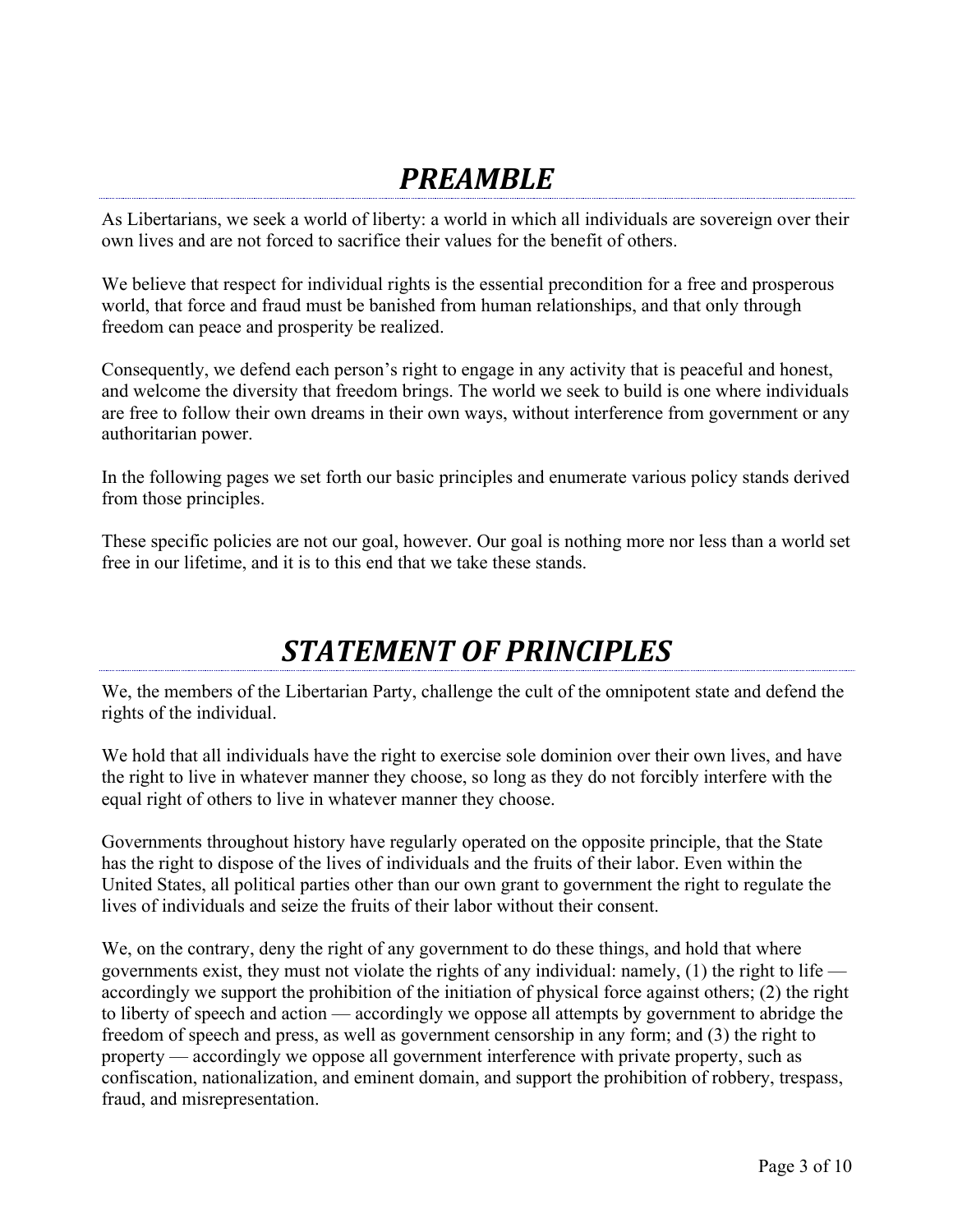Since governments, when instituted, must not violate individual rights, we oppose all interference by government in the areas of voluntary and contractual relations among individuals. People should not be forced to sacrifice their lives and property for the benefit of others. They should be left free by government to deal with one another as free traders; and the resultant economic system, the only one compatible with the protection of individual rights, is the free market.

## *1.0 PERSONAL LIBERTY*

Individuals are inherently free to make choices for themselves and must accept responsibility for the consequences of the choices they make. Our support of an individual's right to make choices in life does not mean that we necessarily approve or disapprove of those choices. No individual, group, or government may rightly initiate force against any other individual, group, or government. Libertarians reject the notion that groups have inherent rights. We support the rights of the smallest minority, the individual.

#### *1.1 Self-Ownership*

Individuals own their bodies and have rights over them that other individuals, groups, and governments may not violate. Individuals have the freedom and responsibility to decide what they knowingly and voluntarily consume, and what risks they accept to their own health, finances, safety, or life.

#### *1.2 Expression and Communication*

We support full freedom of expression and oppose government censorship, regulation, or control of communications media and technology. Language that is perceived to be offensive to certain groups or individuals is not a cause for any legal action. Speech that is not literally a threat of aggression or violence is not in itself aggression or violence and can never be used to justify aggression or violence. Individuals are responsible for their own reactions to speech. We favor the freedom to engage in or abstain from any religious activities that do not violate the rights of others. We oppose government actions that either aid or attack any religion.

#### *1.3 Privacy*

Libertarians advocate individual privacy and government transparency. We are committed to ending government's practice of spying on everyone. We support the rights recognized by the Fourth Amendment to be secure in our persons, homes, property, and communications. Protection from unreasonable search and seizure should include records held by third parties, such as email, medical, and library records.

#### *1.4 Personal Relationships*

Sexual orientation, preference, gender, or gender identity should have no impact on the government's treatment of individuals, such as in current marriage, child custody, adoption, immigration**,** or military service laws. Government does not have the authority to define, promote, license**,** or restrict personal relationships, regardless of the number of participants. Consenting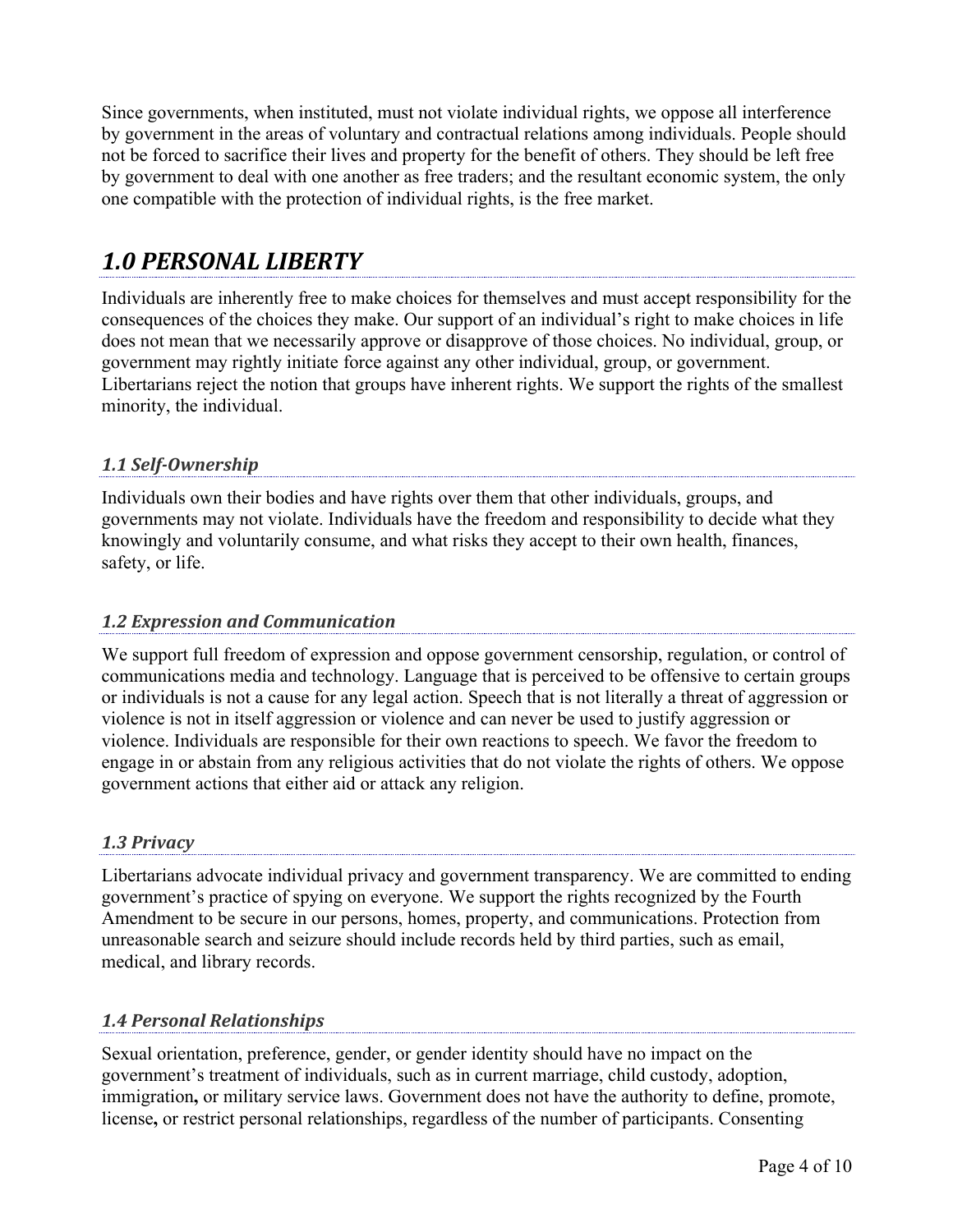adults should be free to choose their own sexual practices and personal relationships. Until such time as the government stops its illegitimate practice of marriage licensing, such licenses must be granted to all consenting adults who apply.

#### *1.5 Parental Rights*

Parents, or other guardians, have the right to raise their children according to their own standards and beliefs, provided that the rights of children to be free from abuse and neglect are also protected.

#### *1.6 Adult Rights and Responsibilities*

Once individuals are presumed to have adequate judgment to vote and serve on a jury or in the military, they should also be presumed to have sufficient judgment to decide their own purchase and use of alcohol, tobacco, firearms, cannabis, and engage in other activities currently restricted by government due to age.

#### *1.7 Crime and Justice*

Government force must be limited to the protection of the rights of individuals to life, liberty, and property, and governments must never be permitted to violate these rights. Laws should be limited in their application to violations of the rights of others through force or fraud, or to deliberate actions that place others involuntarily at significant risk of harm. Therefore, we favor the repeal of all laws creating "crimes" without victims, such as gambling, the use of drugs for medicinal or recreational purposes, and consensual transactions involving sexual services. We support restitution to the victim to the fullest degree possible at the expense of the criminal or the negligent wrongdoer. The constitutional rights of the criminally accused, including due process, a speedy trial, legal counsel, trial by jury, and the legal presumption of innocence until proven guilty, must be preserved. We assert the common-law right of juries to judge not only the facts but also the justice of the law. We oppose the prosecutorial practice of "over-charging" in criminal prosecutions so as to avoid jury trials by intimidating defendants into accepting plea bargains. Additionally, we support the abolition of qualified immunity so that law enforcement and prosecutors would be held legally accountable for misconduct that leads to wrongful convictions or other acts of injustice.

## *1.8 Death Penalty*

We oppose the administration of the death penalty by the state.

#### *1.9 Self-Defense*

The only legitimate use of force is in defense of individual rights — life, liberty, and justly acquired property — against aggression. This right inheres in the individual, who may agree to be aided by any other individual or group. We affirm the individual right recognized by the Second Amendment to keep and bear arms, and oppose the prosecution of individuals for exercising their rights of selfdefense. Private property owners should be free to establish their own conditions regarding the presence of personal defense weapons on their own property. We oppose all laws at any level of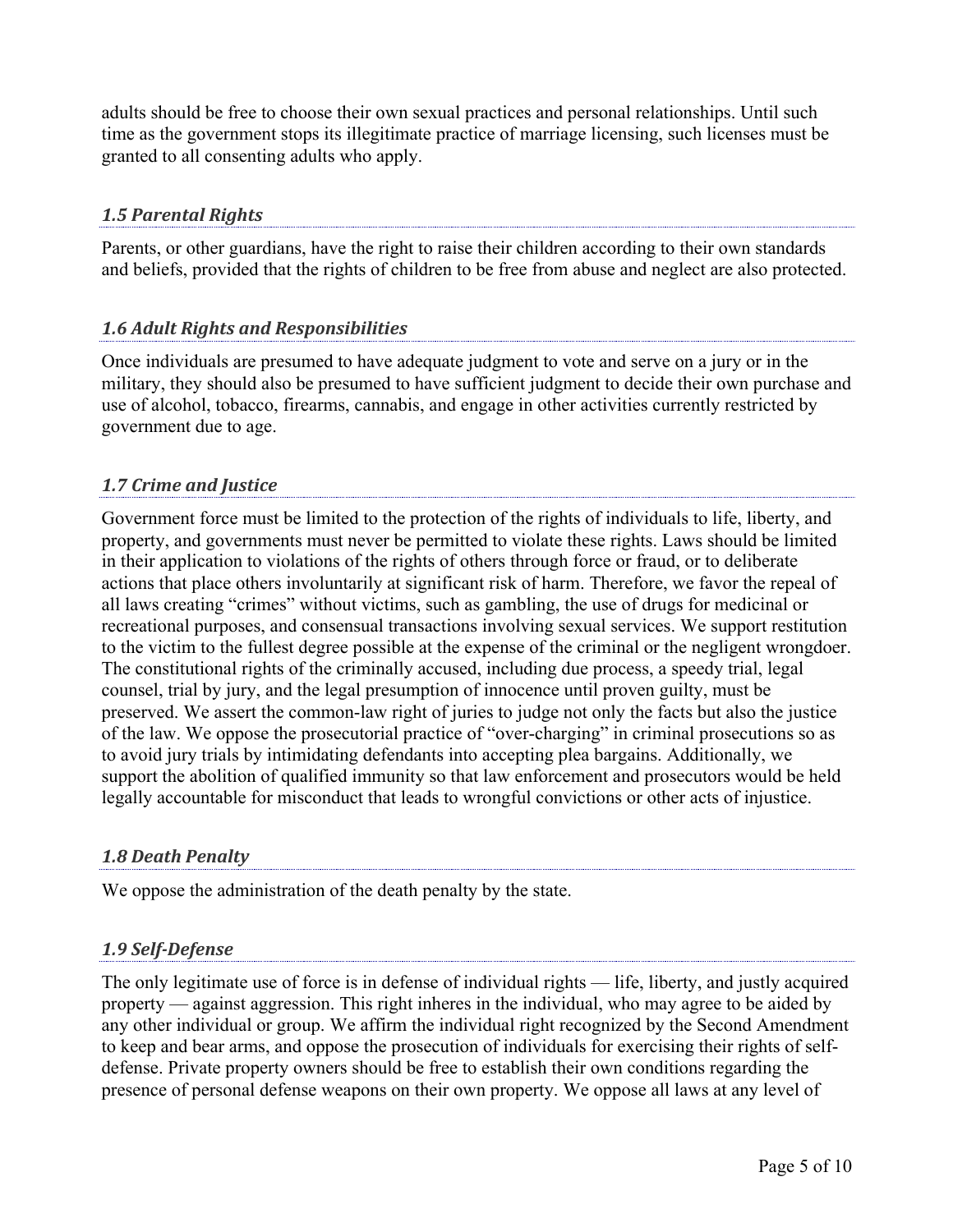government restricting, registering, or monitoring the ownership, manufacture, or transfer of firearms, ammunition, or firearm accessories.

## *2.0 ECONOMIC LIBERTY*

Libertarians want all members of society to have abundant opportunities to achieve economic success. A free and competitive market allocates resources in the most efficient manner. Each person has the right to offer goods and services to others on the free market. The only proper role of government in the economic realm is to protect property rights, adjudicate disputes, and provide a legal framework in which voluntary trade is protected. All efforts by government to redistribute wealth, or to control or manage trade, are improper in a free society.

#### *2.1 Aggression, Property, and Contract*

Aggression is the use, trespass against, or invasion of the borders of another person's owned resource (property) without the owner's consent; or the threat thereof. We oppose all acts of aggression as illegitimate and unjust, whether committed by private actors or the state.

Each person is the presumptive owner of his or her own body (self-ownership), which right may be forfeited only as a consequence of committing an act of aggression. Property rights in external, scarce resources are determined in accordance with the principles of original appropriation or homesteading (whereby a person becomes an owner of an unowned resource by first use and transformation), contract (whereby the owner consensually transfers ownership to another person), and rectification (whereby an owner's property rights in certain resources are transferred to a victim of the owner's tort, trespass, or aggression to compensate the victim).

As respect for property rights is fundamental to maintaining a free and prosperous society, it follows that the freedom to contract to obtain, retain, profit from, manage, or dispose of one's property must also be upheld. Libertarians would free property owners from government restrictions on their rights to control and enjoy their property, as long as their choices do not harm or infringe on the rights of others. Eminent domain, civil asset forfeiture, governmental limits on profits, governmental production mandates, and governmental controls on prices of goods and services (including wages, rents, and interest) are abridgements of such fundamental rights. For voluntary dealings among private entities, parties should be free to choose with whom they trade and set whatever trade terms are mutually agreeable.

#### *2.2 Environment*

Competitive free markets and property rights stimulate the technological innovations and behavioral changes required to protect our environment and ecosystems. Private landowners and conservation groups have a vested interest in maintaining natural resources. Governments are unaccountable for damage done to our environment and have a terrible track record when it comes to environmental protection. Protecting the environment requires a clear definition and enforcement of individual rights and responsibilities regarding resources like land, water, air, and wildlife. Where damages can be proven and quantified in a court of law, restitution to the injured parties must be required.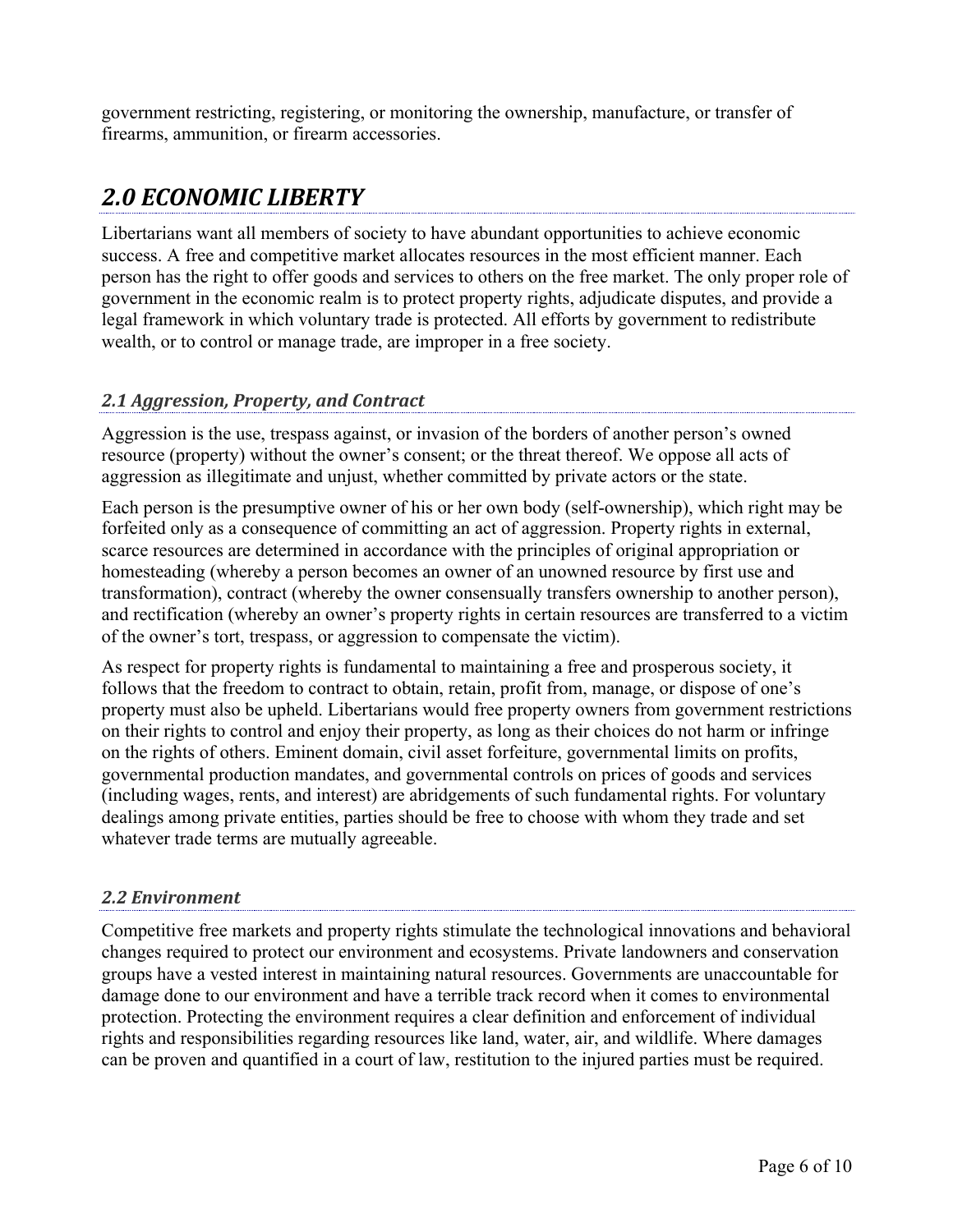While energy is needed to fuel a modern society, government should not be subsidizing any particular form of energy. We oppose all government control of energy pricing, allocation, and production.

#### *2.4 Government Finance and Spending*

Since all persons are entitled to keep the fruits of their labor, we oppose all government activity that consists of the forcible collection of money or goods from individuals in violation of their individual rights and strive for the eventual repeal of all taxation. To further that end, we call for the repeal of the income tax, the abolishment of the Internal Revenue Service and all federal programs and services not required under the U.S. Constitution. We oppose forcing employers to serve as tax collectors. We support any initiative to reduce or abolish any tax, and oppose any increase on any tax for any reason. To the extent possible, we advocate that all public services be funded or allowed to be provided in a voluntary manner.

#### *2.5 Government Debt*

Government should not incur debt, which burdens future generations without their consent. We support the passage of a "Balanced Budget Amendment" to the U.S. Constitution, provided that the budget is balanced exclusively by cutting expenditures, and not by raising taxes.

#### *2.6 Government Employees*

We favor repealing any requirement that one must join or pay dues to a union as a condition of government employment. We advocate replacing defined-benefit pensions with definedcontribution plans, as are commonly offered in the private sector, so as not to impose debt on future generations without their consent.

#### *2.7 Money and Financial Markets*

We favor free-market banking, with unrestricted competition among banks and depository institutions of all types. Markets are not actually free unless fraud is vigorously combated. Those who enjoy the possibility of profits must not impose risks of losses upon others, such as through government guarantees or bailouts. We support ending federal student loan guarantees and special treatment of student loan debt in bankruptcy proceedings. Individuals engaged in voluntary exchange should be free to use as money any mutually agreeable commodity or item. We support a halt to inflationary monetary policies and unconstitutional legal tender laws.

#### *2.8 Marketplace Freedom*

Libertarians support free markets. We defend the right of individuals to form commercial enterprises based on voluntary association. We oppose all forms of government subsidies and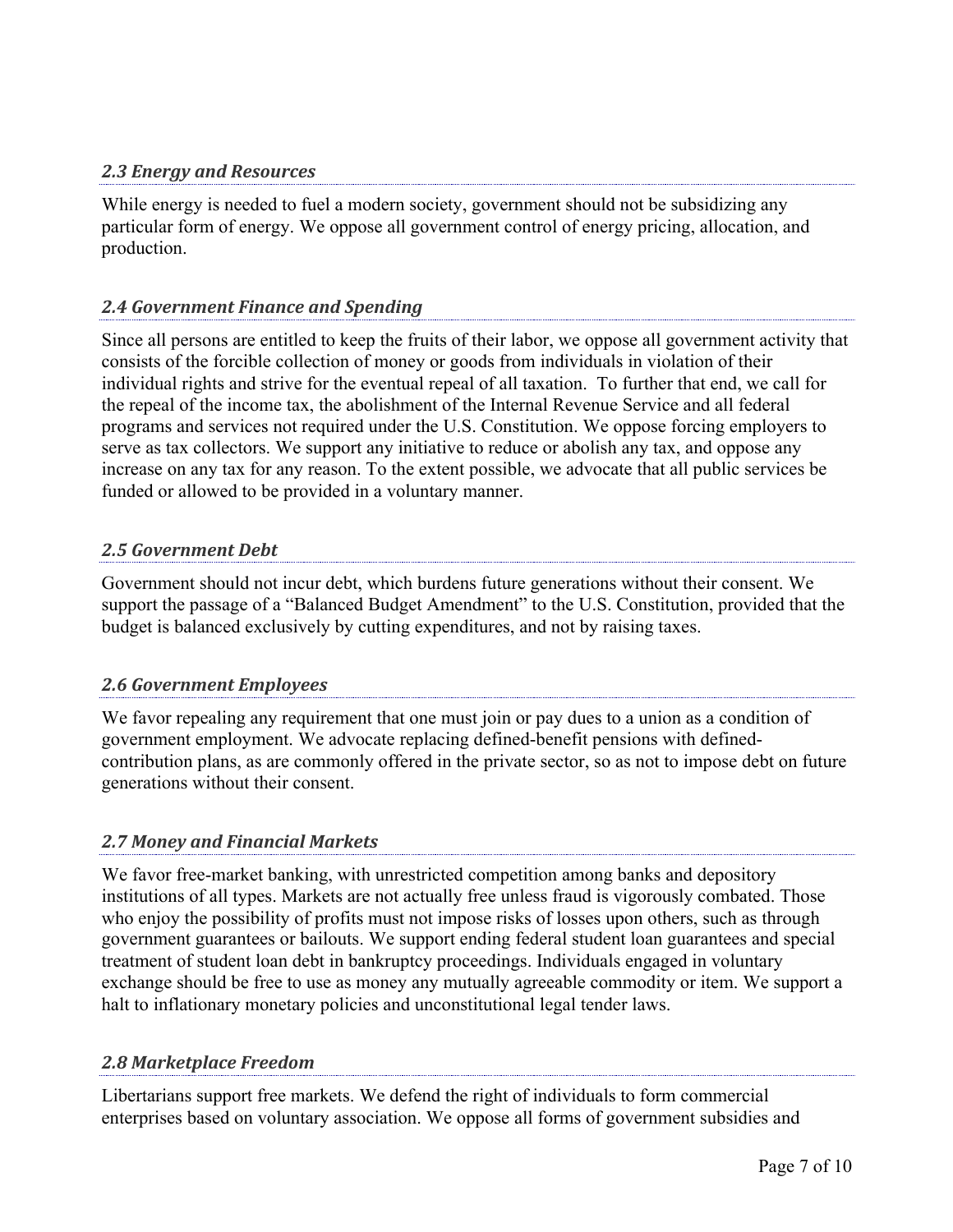bailouts to business, labor, or any other special interest. Government should not compete with private enterprise. We reject government charter of corporations. We call for a separation of business and state.

#### *2.9 Licensing*

Libertarians support the right of every person to earn an honest and peaceful living through the free and voluntary exchange of goods and services. Accordingly, we oppose occupational and other licensing laws that infringe on this right or treat it as a state-granted privilege. We encourage certifications by voluntary associations of professionals.

#### *2.10 Sex Work*

The Libertarian Party supports the decriminalization of prostitution. We assert the right of consenting adults to provide sexual services to clients for compensation, and the right of clients to purchase sexual services from consenting sex workers.

#### *2.11 Labor Markets*

Employment and compensation agreements between private employers and employees are outside the scope of government, and these contracts should not be encumbered by government-mandated benefits or social engineering. We support the right of private employers and employees to choose whether or not to bargain with each other through a labor union. Bargaining should be free of government interference, such as compulsory arbitration or imposing an obligation to bargain.

#### *2.12 Education*

Education is best provided by the free market, achieving greater quality, accountability**,** and efficiency with more diversity of choice. Recognizing that the education of children is a parental responsibility, we would restore authority to parents to determine the education of their children, without interference from government. Parents should have control of and responsibility for all funds expended for their children's education.

#### *2.13 Health Care*

We favor a free market health care system. Medical facilities, medical providers, and medical products (including drugs) must be freely available in the marketplace without government restrictions or licenses. We recognize the freedom of individuals to determine the level of health insurance they want (if any), the level of health care they want, the care providers they want, the medicines and treatments they will use and all other aspects of their medical care, including end-oflife decisions. People should be free to purchase health insurance across state lines. We oppose governments either mandating, or restricting voluntary access to, medical treatments or procedures including vaccines.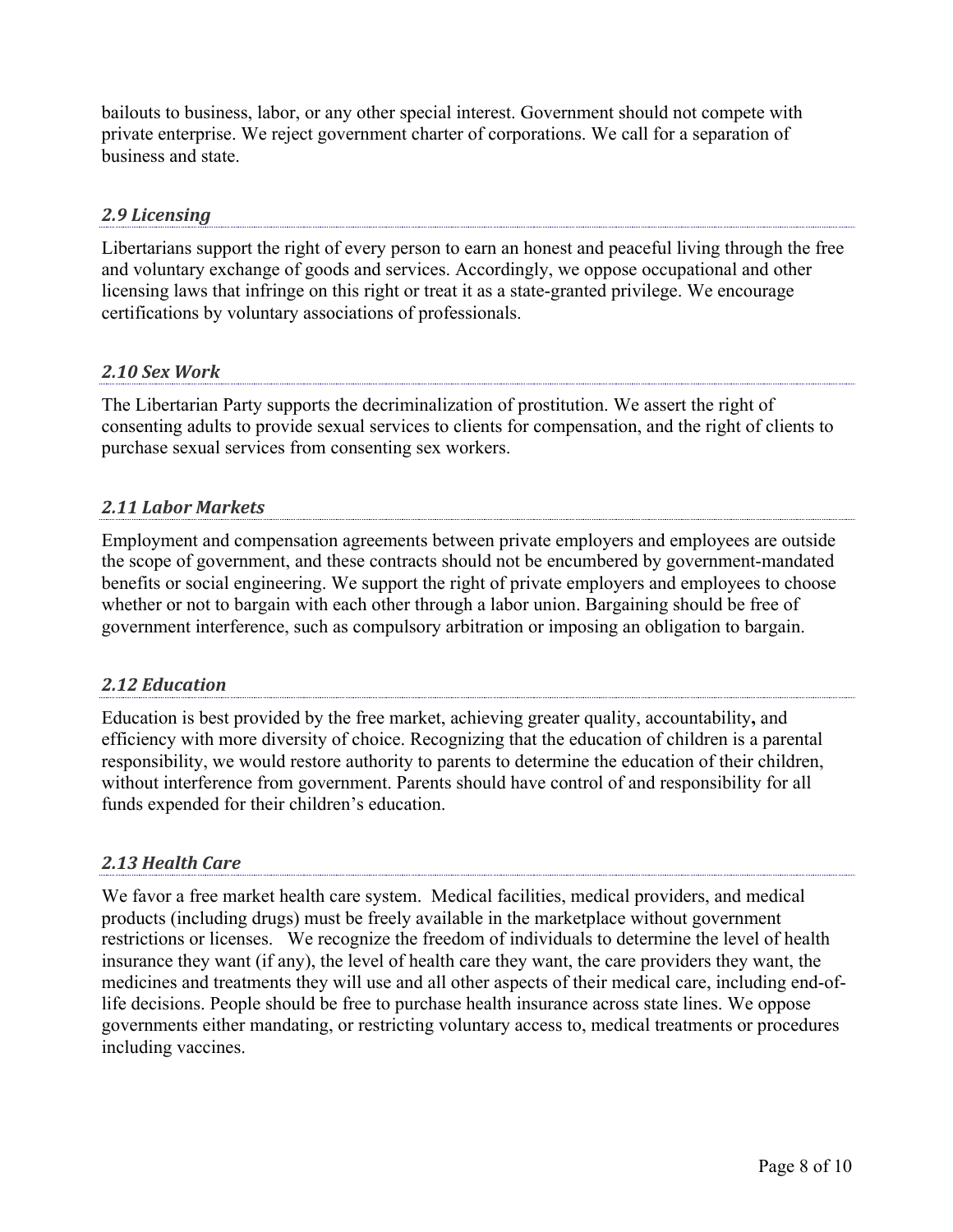Retirement planning is the responsibility of the individual, not the government. Libertarians would phase out the current government-sponsored Social Security system and transition to a private voluntary system. The proper and most effective source of help for the poor is the voluntary efforts of private groups and individuals. We believe members of society will become even more charitable and civil society will be strengthened as government reduces its activity in this realm.

## *3.0 SECURING LIBERTY*

In the United States, constitutional limits on government were intended to prevent the infringement of individual rights by those in power. The only proper purpose of government, should it exist, is the protection of individual rights. The principle of non-initiation of force should guide relationships between governments.

#### *3.1 National Defense*

We support the maintenance of a sufficient military to defend the United States against aggression. The United States should both avoid entangling alliances and abandon its attempts to act as policeman for the world. We oppose any form of compulsory national service.

#### *3.2 Internal Security and Individual Rights*

Individual rights shall not be curtailed, whether based on circumstances of war, epidemic, natural disaster or emergency, or any other pretense. Intelligence agencies that legitimately seek to preserve the security of the nation must be subject to oversight and transparency. We oppose the government's use of secret classifications to keep from the public information that it should have, especially that which shows that the government has violated the law. We oppose the use of torture and other cruel and unusual punishments, without exception.

#### *3.3 International Affairs*

American foreign policy should emphasize peace with all nations, entangling alliances with none. We would end the current U.S. government policies of foreign intervention including military and economic aid; tariffs; economic sanctions; and regime change. We recognize the right of all people to resist tyranny and defend themselves and their rights. We condemn the use of force, and especially the use of terrorism, against the innocent, regardless of whether such acts are committed by governments or by political or revolutionary groups.

#### *3.4 Free Trade and Migration*

We support the removal of governmental impediments to free trade. Political freedom and escape from tyranny demand that individuals not be unreasonably constrained by government in the